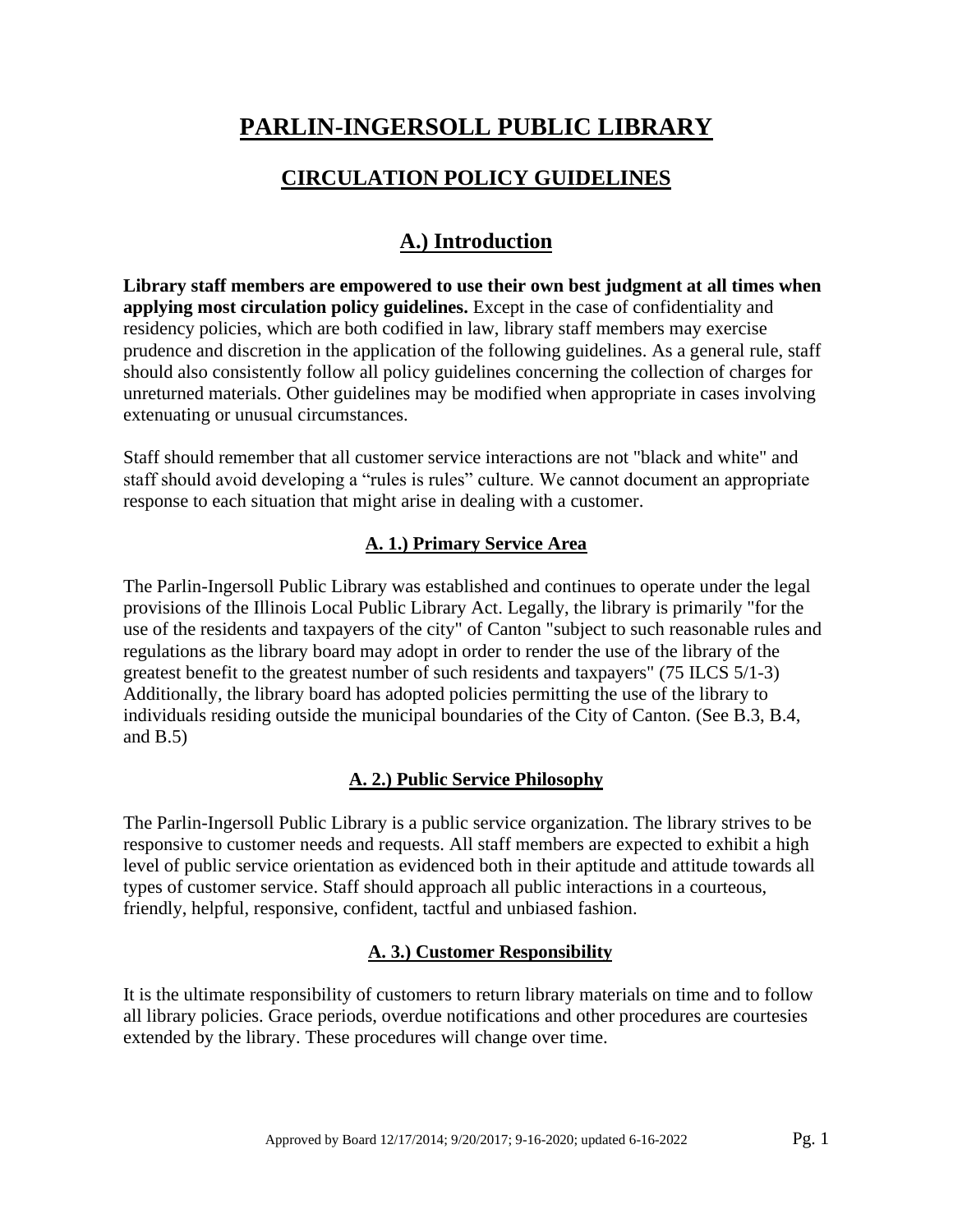## **B.) Registration Policies**

The following residency eligibility guidelines are consistent with current state laws, state agency policies, legal interpretations and the library's mission. They should be enforced consistently. Any questions concerning the eligibility of an applicant for a library card may always be referred to the Director or other authorized staff.

## **B. 1.) City of Canton Residents: Adults**

Individuals residing within the City of Canton municipality are eligible for a Parlin-Ingersoll Public Library card. Applicants must present **both** of the following types of documents in order to receive a library card.

## **Proof-of-identification (one of following):**

A proof-of-identification document is needed to establish the applicant's identity. Only four forms of identification will satisfy this requirement:

- A driver's license:
- A State of Illinois identification card, with photograph;
- A FOID (Firearm Owner's Identification) card
- A current passport.

These documents are only used to verify the identity of the applicant, since license renewals don't always reflect the license holders' current address and passports and FOID cards are issued for a ten year period. Therefore, addresses are often out-of-date.

## **Proof-of-residence (one of following):**

New applicants must present staff with an acceptable proof-of-residence also. **This document must be dated within the last two months** to ensure current residency status. This proof-ofresidence should be in the applicant's name, except in the case of married couples with the same last name, in which case the proof-of-residence may be in the spouse's name. As a general rule, acceptable documents are limited to the following.

- Utility bill (e.g. water, power, cable, phone)
- Bank statement
- Billing or correspondence from a local, state or federal governmental agency (e.g. public aid, health department, schools, Medicaid, etc.)
- Pay stub with current address on it
- Rent receipt/lease
- Car insurance card dated within 6 months

If customers claim they do all their business online, they can always print out a copy of their bank statement or utility bill, with address, for our review. Letters addressed to the applicant by a private individual or commercial solicitation are not acceptable proofs-of-residence. Gun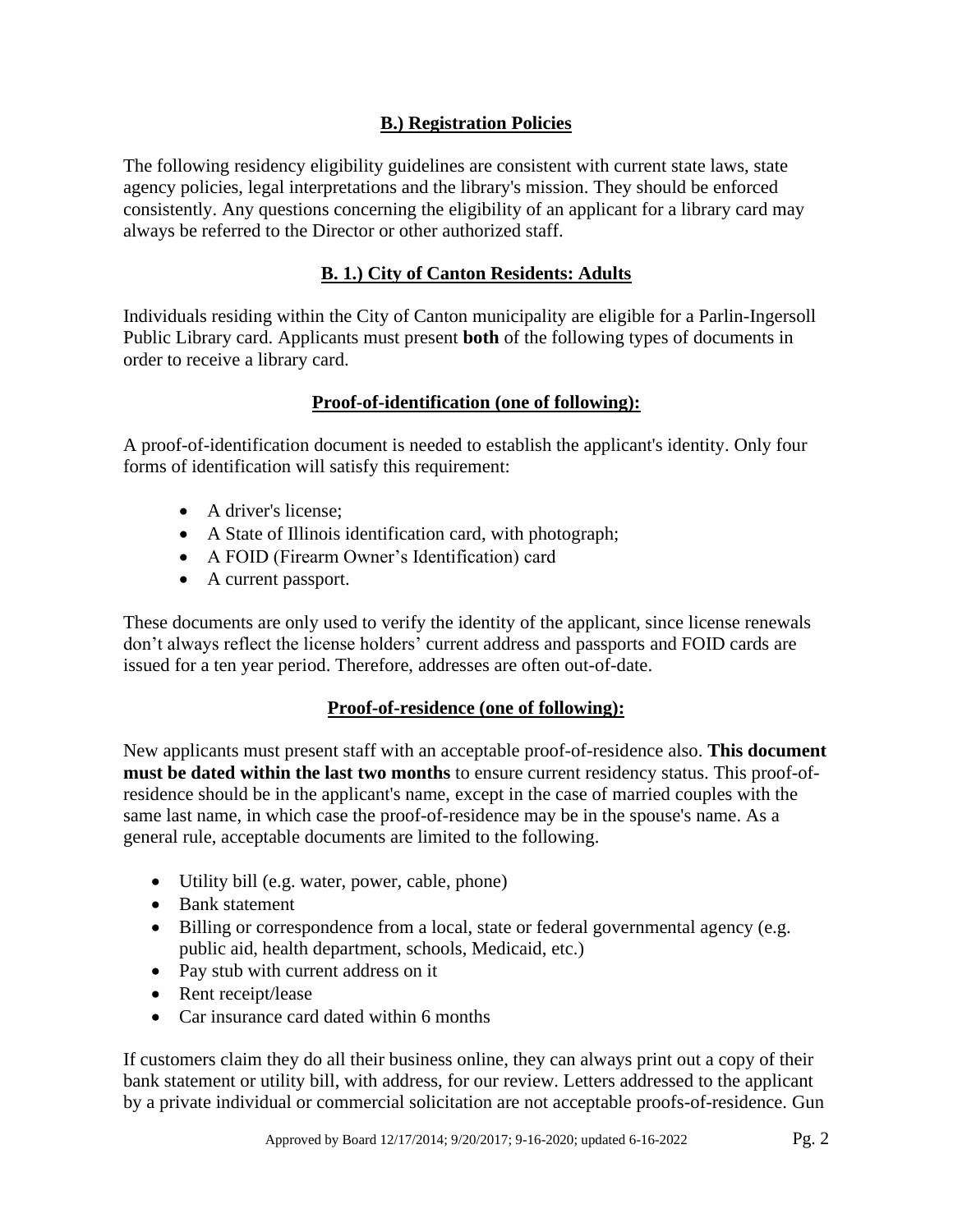cards are not accepted because, while they have an applicant's address, they are issued for ten year periods. Therefore, the address may not be current.

## **B. 2.) City of Canton Residents: Juveniles**

Juvenile applications will be processed under the following guidelines:

- **Juveniles, Birth through Grade 4**: Applicant must be accompanied by a parent or legal guardian. If registration has been arranged in advance with the schools, the application will require the signature of a parent or legal guardian as well. Adults must present appropriate identification and meet appropriate residency criteria (see Section B.1 ) when registering their children for cards. A parent must initial their child's signature or sign for a child who is not capable of signing their own name. Employees should check each parent's record for outstanding fines before issuing their children a card**.**
- **Juveniles, Grade 5 through Grade 12**: Applicants may register at the library if a parent or guardian is not present. If possible, they must present a student I.D. or driver's license to show proof-of-identity. Since juvenile applicants will not normally possess identification, staff should generally verify their parent's address in our computer system, City Directory, telephone directory or elsewhere. The last name of the parent should match the last name of the juvenile applicant in whatever source is used. If a juvenile's address cannot be verified in an appropriate manner, the applicant will be required to return with their parent, unless an employee can attest to the applicant's parents and residence.

## **B. 3.) Canton School District Residents**

The library will issue non-resident cards to Canton School District residents as well as others who do not already live in another library district.

As of May 1, 2021 the library will be charging a non-resident fee to those individuals living outside the City of Canton. This fee will be assessed using the General Mathematical Formula suggested by the Illinois State Library based on the tax rates paid by the residents of the City of Canton. The annual fee will cover all members of the household.

As of June 16, 2022 the Library Board approved not charging non-resident fees to children under the age of 18 per Public Act 102-0843. These children must live in an unserved area without existing library service.

These individuals will be required to furnish the same proof-of-identity and proof-ofresidence documents outlined above. Staff should follow the same registration and verification procedures provided in Section B. 1 and Section B. 2.

Non-resident cards will be stamped "Non-Resident" and will be valid for one year. Nonresident cards may be used at other libraries, who are participating in the non-resident reciprocal borrowing program. A list of these libraries is available at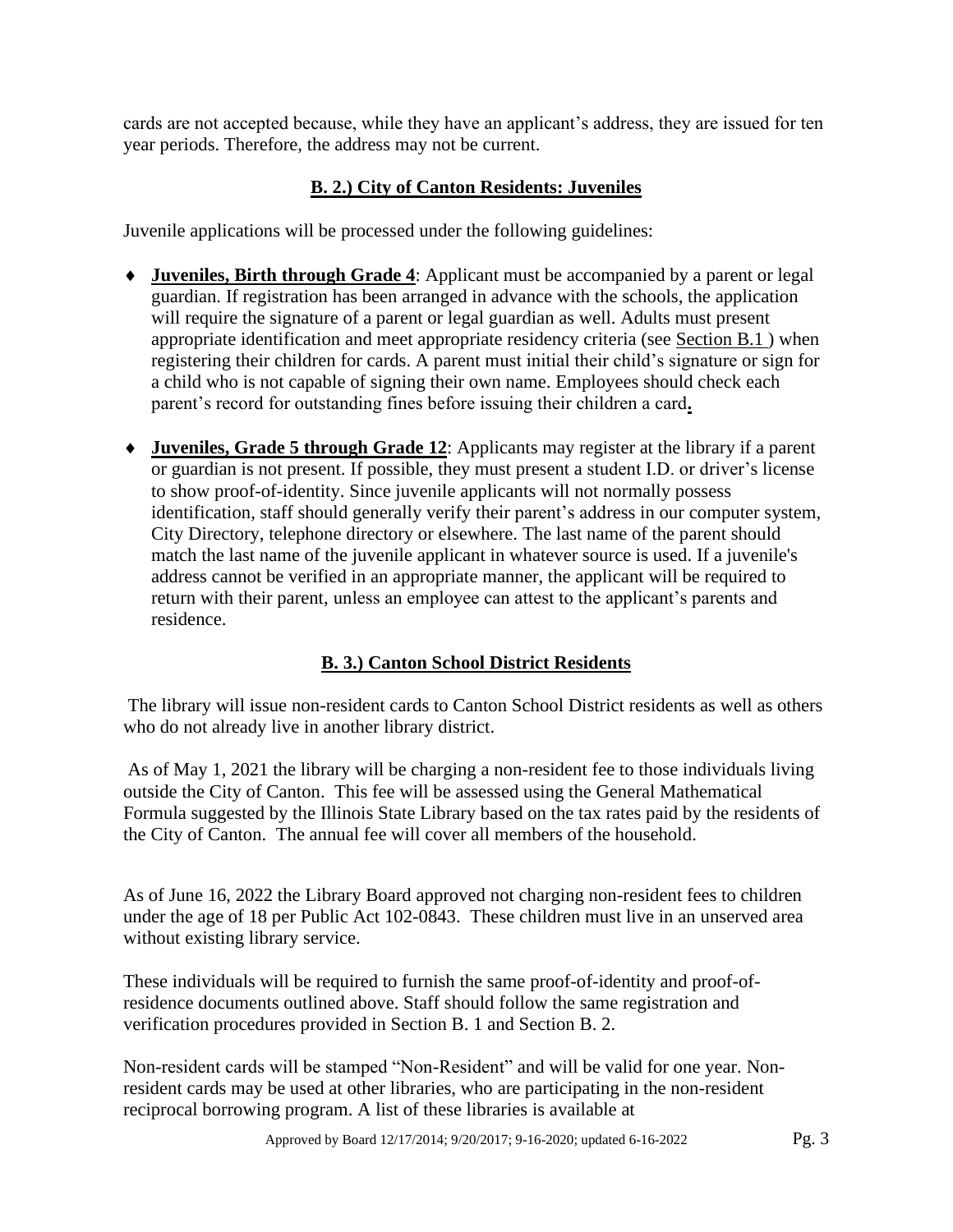http:/www.librarylearning.info/rsdirectory/.

## **B. 4.) Reciprocal Borrowers from Other Public Library Districts:**

Individuals residing from outside the City of Canton or Canton School District boundaries may borrow materials from the Parlin-Ingersoll Public Library on a reciprocal basis by using their home library card, under state law and state agency guidelines. Applicants from outside Canton who live in an area which taxes for library service must first obtain a card from their home library and the following to our library:

- **Proof-of Identity**: Same as above (See B. 1.).
- **Proof-of-Residence**: Same as above (See B. 1.).
- Local Library Card: An unexpired library card issued by the applicant's home library. This library card should display the card's expiration date in order to be considered valid. If no expiration date is present, staff may verify currency by calling the home library if it is open at the time of application.

The driver's license need not have the individual's most current address, but the proof-ofresidence must be within the jurisdictional boundaries of the library that has issued the applicant a card.

If a juvenile is not old enough to have his or her own driver's license, a parent or legal guardian must accompany the juvenile. This accompanying parent/guardian must provide staff with all the above.

## **B. 5.) Non-Resident Cards**

As of May 1, 2021 the library will be charging a non-resident fee to those individuals living outside the City of Canton, and not residing in an existing library's service area. This fee will be assessed using the General Mathematical Formula suggested by the Illinois State Library based on the tax rates paid by the residents of the City of Canton. The annual fee will cover all members of the household.

## **Exceptions**

- Disabled veterans with a 70% disability who are exempt from all property taxes can receive a free non-resident card per state law.
- As of June 16, 2022 the Library Board approved not charging non-resident fees to children under the age of 18 per Public Act 102-0843. These children must live in an unserved area without existing library service.

The library will honor any non-resident cards from other Illinois libraries for reciprocal borrowing.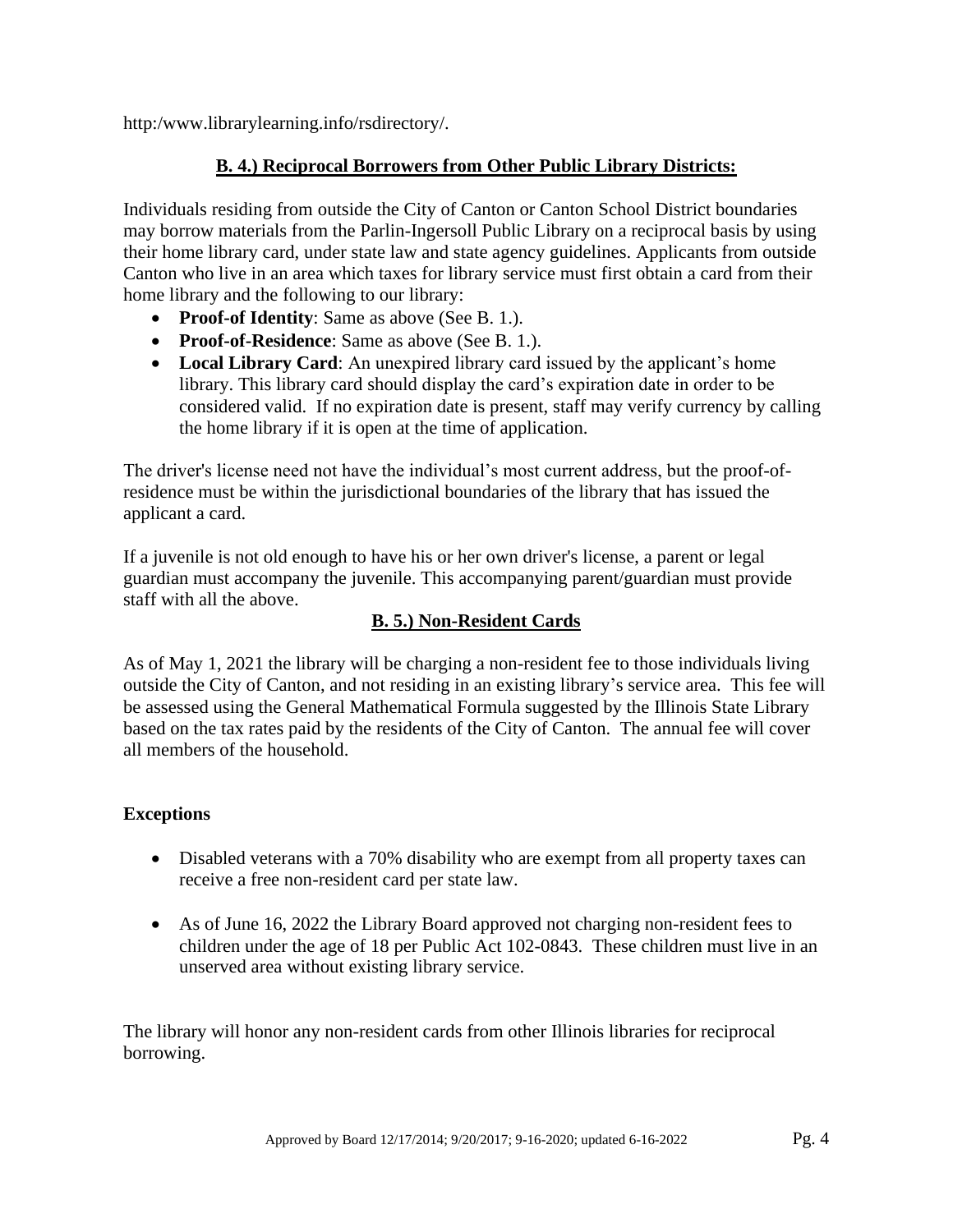## **B. 6.) Temporary Cards and Residences**

The library does not issue library cards to individuals who are living in Canton on a temporary basis, defined herein as less than one year, but more than three months, such as seasonal residents, who do not own real property within our service area, foreign exchange students or family members living with another family member.

Applicants residing with Canton residents for a brief period of time should arrange to have their hosts check out materials for them or make arrangements, approved by the Director, to use their host's card on a limited, restrictive basis. In addition, these individuals are always free to use materials and resources at the library, but they are not be eligible to receive a card.

Library cards are available only to individuals who have established residence in the community. Cards are not normally issued to individuals living in facilities that are meant to be temporary by design, such as motels, motor homes, tents, missions and shelters. Individuals from these types of facilities are free to use materials or resources within the library, but are not eligible to receive a card.

## **B. 7.) Property Owners**

Nonresidents may receive a Parlin-Ingersoll Public Library non-resident library card at no additional cost if they as **"**an individual or as a partner, principal stockholder, or other joint owner owns taxable property or is a senior administrative officer of a firm, business, or other corporation owning taxable property within the city" (75 ILCS 5/4-7, Sec. 12). This policy is pursuant to state law. (P. A. 100-0875). Multiple cards may be issued to nonresident owners or lessors at a single property. Staff should refer all applications of this nature to the Director. Applicants for this type of card are required to present their most recent property tax bill or a copy of the commercial lease to the Director for review and approval. This provision should not be confused with individuals who reside outside of Canton, but merely work in Canton.

## **B. 8.) Teacher's Card**

Classroom teachers, Grades K-12, qualify for a Teacher's Card at the library. When applying for a Teacher's Card, applicants must meet the following registration criteria:

- City of Canton or Canton School District residents who qualify for a Parlin-Ingersoll Public Library card or a Parlin-Ingersoll Public Library Non-resident card (Section B. 2. and B. 4 and B. 5).
- Individuals who teach in Canton School District #66 and present a valid library card from another public library.

The library reserves the right to restrict any and all teacher's collections in order to maintain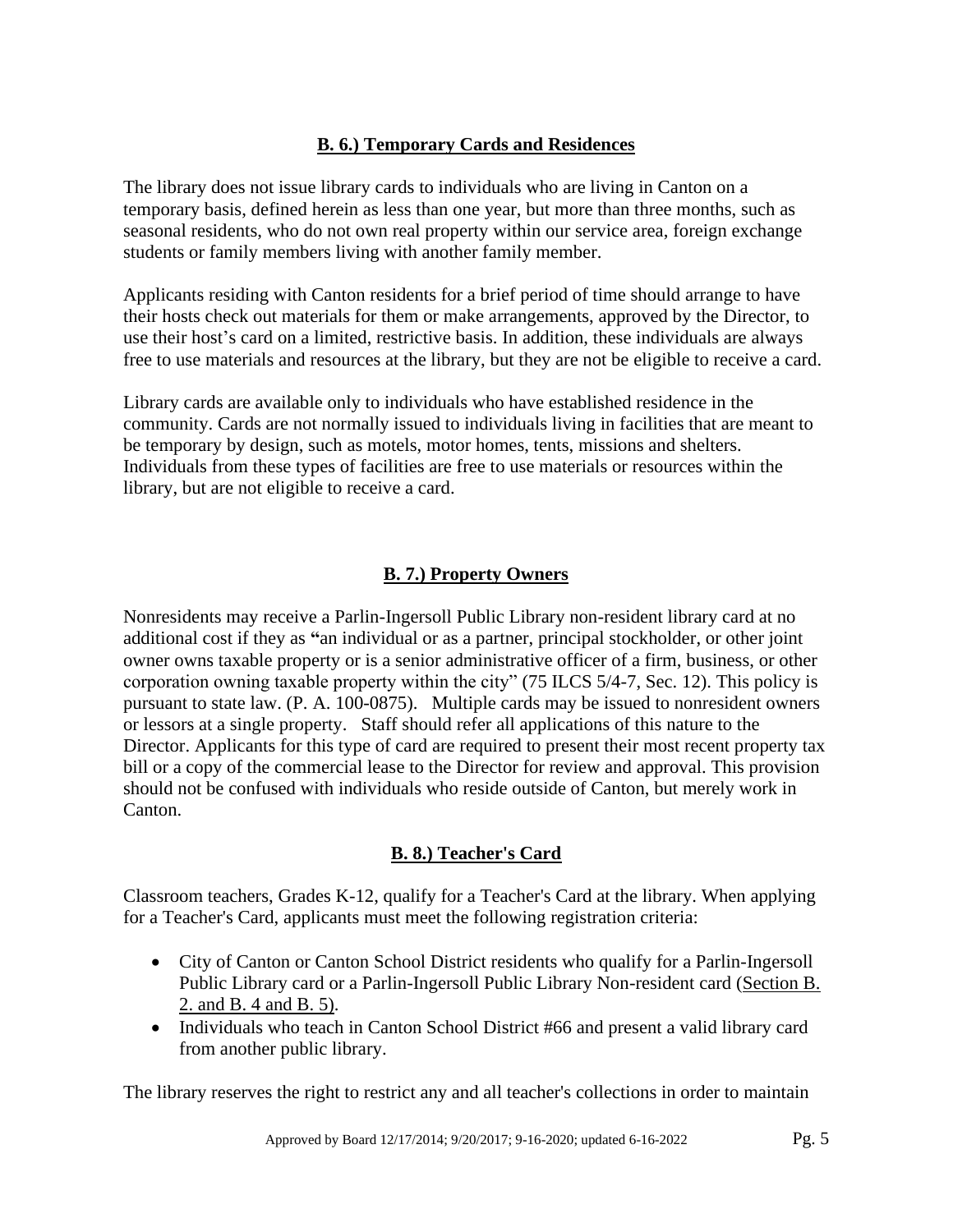fair and equitable access of the collection for the general public. See Appendix D for details.

## **B. 9.) Dunfermline-Area Residents**

Dunfermline-area residents reside within two independent taxing districts: the Canton School District and the Lewistown Public Library District. For the purposes of library card distribution, their home library is the Lewistown library, to which they pay tax support. These residents qualify for a reciprocal borrower's card under the provisions in Section B. 4.

## **B. 10.) Spoon River College Students**

Spoon River College students may access the library by obtaining a public library card or non-resident card from their home library. Students living in the dormitory housing, Snapper Villas, are eligible for a Canton non-resident card. The address is 23432 County Rd. 22, Apt. #... If they do not have a proof of address, we can verify with the Snapper Villas office (998- 2467) Monday through Friday, 9 a.m. to 5 p.m.

## **B. 11.) Reciprocal Borrowing Privileges**

Individuals possessing a Parlin-Ingersoll Public Library card have reciprocal borrowing privileges with other public libraries within ILLINET and RAILS library system. The State Library, RAILS, and IHLS library systems have general policies governing reciprocal borrowing. Within these policies, individual libraries may adopt varying policies and procedures that apply to reciprocal borrowing. The reciprocal borrower is responsible for knowing and following the policies and procedures of the public library from which they are borrowing materials.

## **B. 12.) First-Time Use**

After an applicant has been successfully registered, they will be permitted to check out up to three items initially, but no more than one non-print item.

## **C.) Loan Policy Guidelines**

The following loan guidelines have been established by the Board of Trustees, with the advice of the Director and library staff. In most instances, these policies should be followed strictly, in order to maintain consistent enforcement between customers. However, experienced staff members, generally those classified as Library Assistant I or higher, may use their own discretion when applying most guidelines. Circulation policies are reviewed by the library Board and staff on a regular basis. The Director may make unilateral changes to procedural elements within this policy, in response to operational needs. The Director will bring these changes to the attention of the Board in a timely fashion.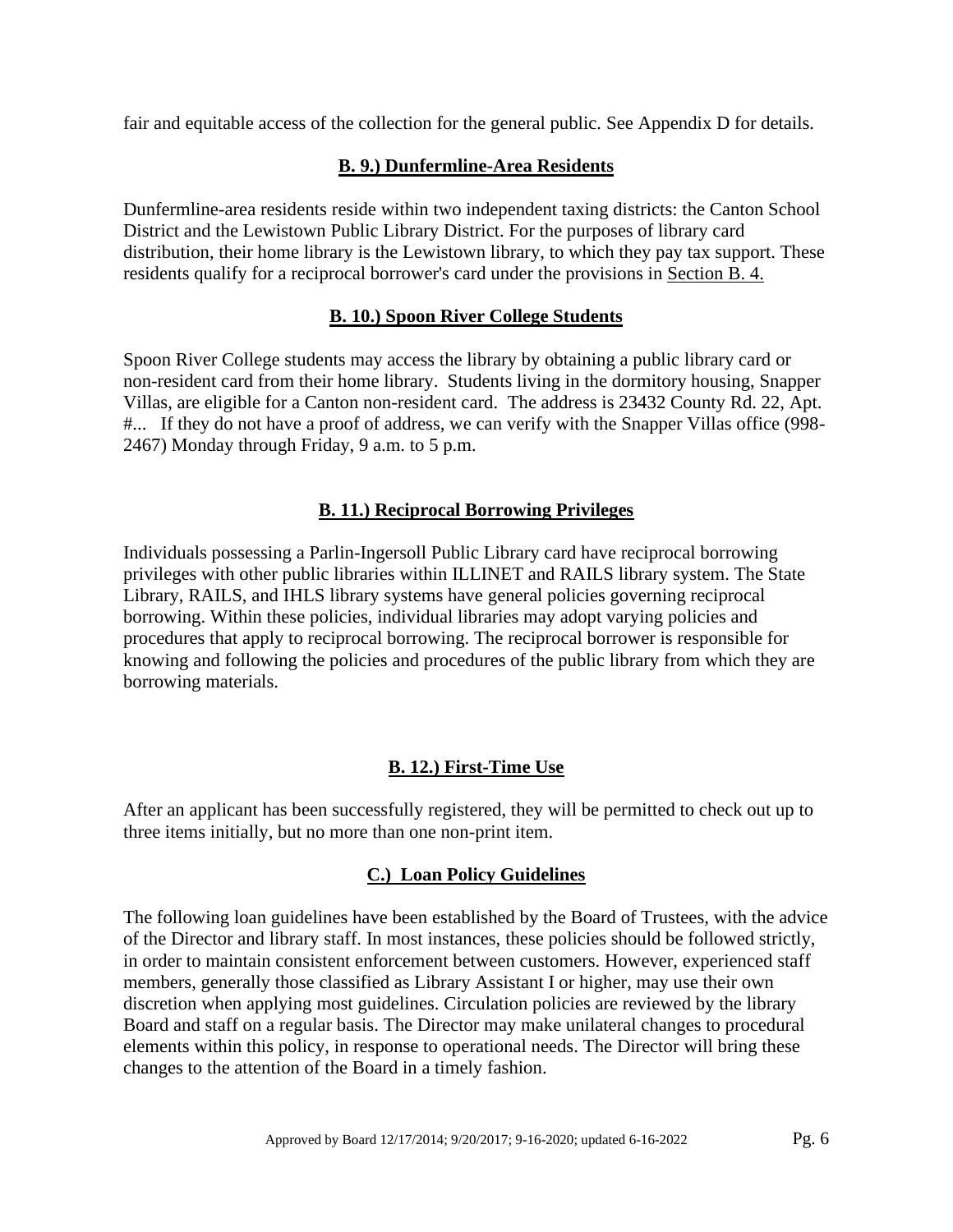Compassion, tact, understanding and sensitivity to individual needs should be shown to all patrons making requests which conflict with our guidelines, especially when employees feel they cannot grant these requests. The following guidelines are provided to assist staff in interpreting the extent of flexibility that can be applied to given rules and regulations.

## **C. 1.) Loan Periods**

*The loan periods established for various types of materials are outlined in Appendix B*. **As a general rule, loan periods will not be extended**, except in the case of customers in good standing at the library, who need extensions to accommodate legitimate extenuating circumstances (e.g. educational use, travel, etc.). In responding to extenuating circumstances, experienced employees are authorized to extend the length of the initial loan period.

Occasionally, the Director and other authorized personnel may establish different loan periods in order to address unique needs. For example, some high-interest materials may be given abbreviated loan periods in response to customer demand.

#### **C. 2.) Materials Limits**

*Materials limit guidelines are listed in Appendix C.* **The limits placed on the number of items a person can check out at one time should always be observed for all individuals**. The only major exception to established circulation limits applies to teacher's collections.

The purpose of placing limits on the number of items customers may check out at one time is to ensure equal access to materials in which there is a limited availability. The library will monitor public comments, collection growth and circulation trends, to determine whether loan limits for various item types need to be increased, decreased or maintained.

#### **C 3.) Renewal Periods**

*Renewal period guidelines are provided in Appendix B*. As a general rule, **material may be renewed automatically twice only with the exception of dvds, which can be renewed once.** In the case of reserves, the person who has placed a hold on the item will be given priority over the person seeking a renewal. In cases where an item is overdue, and a person renews the item, any overdue charge, if applicable, will be assessed and recorded automatically during the renewal process.

#### **C. 4.) Reserves**

**Reserves may be placed on all circulating materials.** Requests to reserve materials may be placed over the telephone, the Internet or in person. Reserve requests will be handled on a first-come, first-served basis. Reserves will be held at the circulation desk for seven days after the mailer, text message, or email notice is sent.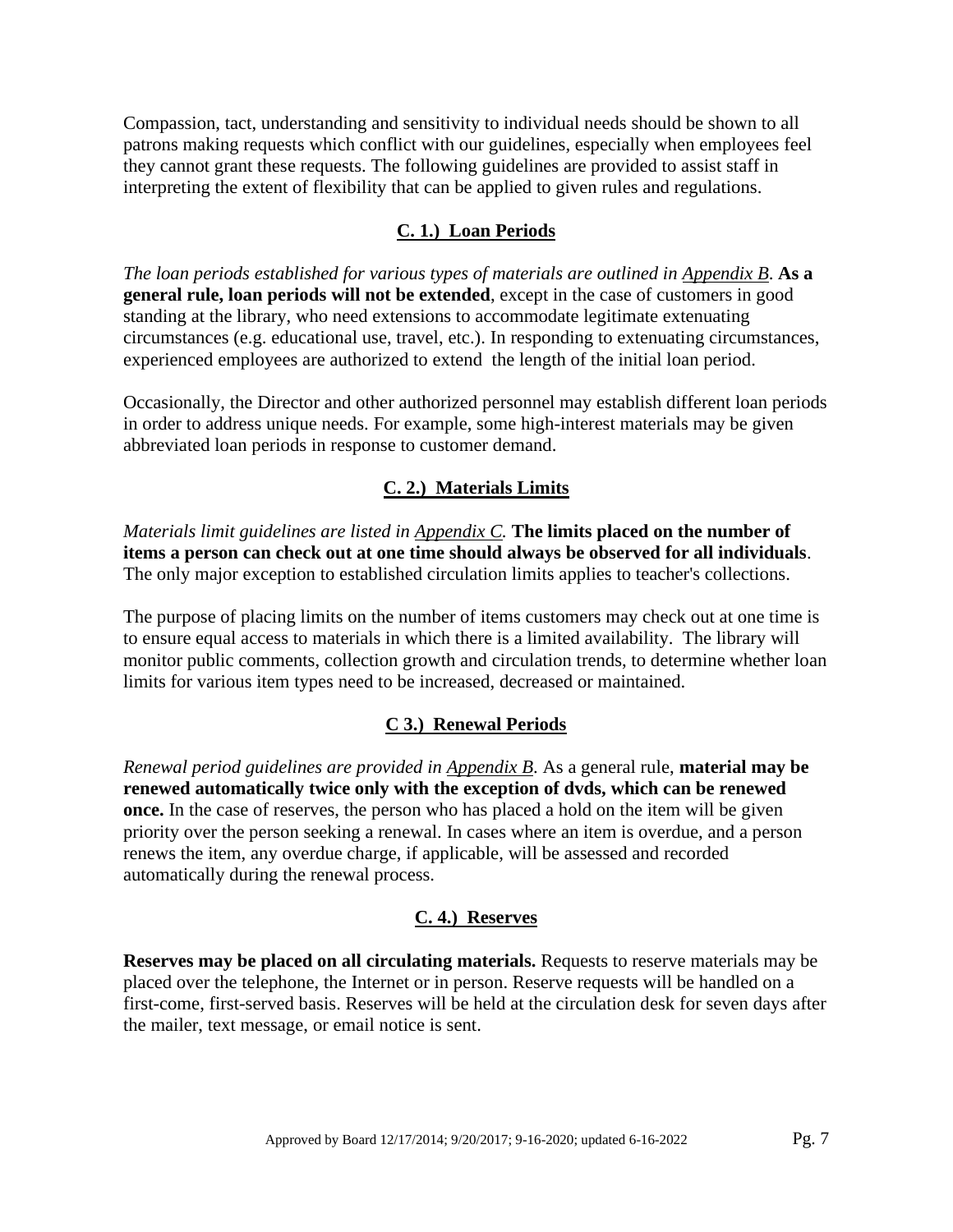## **D.) Overdue Materials**

The purpose of levying charges for overdue materials is to insure equal access of library materials to the entire community by encouraging the prompt return of circulating materials. While it is important to follow established overdue collection procedures, our primary role is to promote library use and secure the return of circulating materials. Therefore, the Director and other authorized library staff have the flexibility to adjust or waive overdue charges for customers in good standing. All customers are responsible for returning their materials to the library on time and they may be held responsible for any overdue charges incurred under their card number. Customers are responsible for notifying the library about any address, e-mail, and telephone number changes and for notifying the library about lost cards.

## **D. 1.) Grace Periods**

*Grace period guidelines are listed in Appendix B*. The Director may alter grace periods at any time without Board approval in order to improve return rates. Closed days are not included in the grace period.

## **D. 2.) Notification Procedures**

Overdue notices will be sent on the following schedule:

- $\triangleright$  First overdue notice will be sent five days after the initial due date.
- $\triangleright$  Second overdue notice will be sent seven days after the first notice.
- $\triangleright$  A bill will be sent nineteen days after the initial due date.
- ➢ At the Director's discretion, a certified letter may be sent if there is no response to the first three notices.
- $\triangleright$  At the Director's discretion, accounts over \$50 may be referred to a collection agency.
- $\triangleright$  At the Board's discretion, large accounts may be turned over to appropriate law enforcement agencies.

## **D. 3.) Overdue Charge Policies**

*Overdue charges will be calculated according to guidelines established in Appendix A.* Additional collection fees may be assessed at the discretion of the Director depending on the materials involved, staff time expended in attempts to collect the material and so forth.

## **D. 4.) Borrowing Privilege Restrictions**

• **Two Items Overdue**: Generally, staff may not check out any materials to people who have two or more overdue items. Authorized staff may use their own discretion to override this provision and check out materials to customers in good standing at the library, as long as those materials have not been overdue an excessive length of time.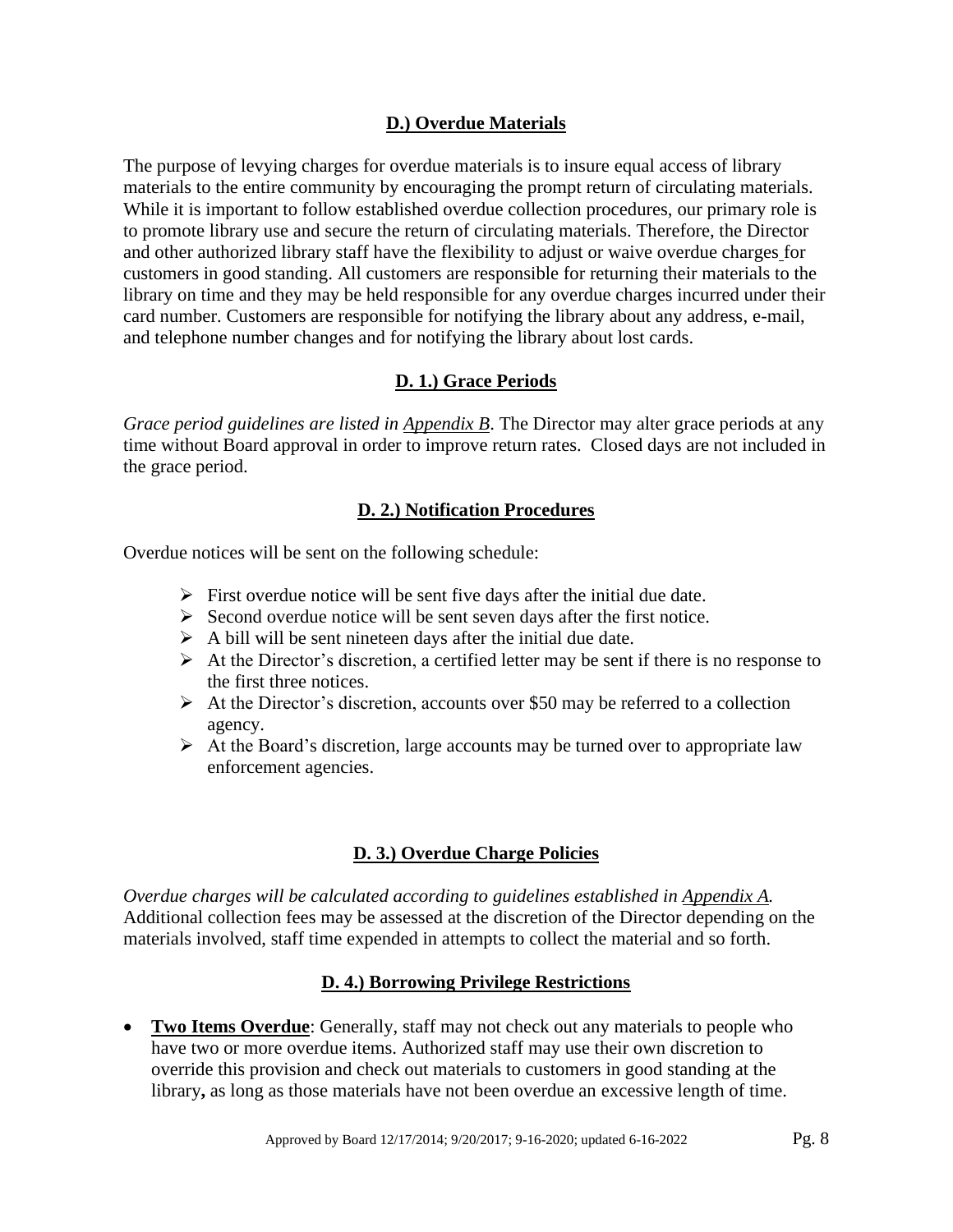Customers should also be given the option of renewing this material.

- **Under \$10.00 in Overdue Charges:** If a person owes less than \$10.00 in fines, staff may check out items to the individual once only by overriding the block. In this case, they will be allowed to check out no more than a few items. A message to this effect will be placed in the patron's record. After the first override, the individual must pay off the entire fine before using the library. No "running balance" will be maintained.
- **\$10.00 or More in Overdue Charges:** Staff should not check out any materials, or permit the use of any library service, to individuals with unpaid overdue charges exceeding \$10.00, until the charge is paid in full. While individuals may make intermittent payments towards their account at any time, they will not be allowed to check out any more materials or use any other library service (e.g. the Internet) until the fine is paid in full. Any exceptions can only be made by the Circulation Manager or Director.
- **Overdue Charge Calculation:** All overdue charges are calculated automatically when items are checked in. As a general rule, overdue charges will be reduced and/or waived only in response to extenuating circumstances, requiring compassion and understanding (i.e. illness, death in the family, etc.), but not in response to unsubstantiated complaints.
- **Processing Fees**: Processing fees will be waived for all overdue items that are returned before they are withdrawn from the collection.
- **Older Overdue Charges:** When purging library registration records, the library may delete smaller overdue charges from the system that are three or more years old.
- **Time Limit Policy:** Generally, the library will not waive or reduce any overdue charges, if the customer has not contacted the library with a concern within one month of the initial due date of the items in question. The customer's contact must be documented in their registration record in order to be considered valid.

## **E.) Lost and Damaged Materials**

Patrons will be held responsible for the cost for any materials lost or excessively damaged while in that person's custody. Illinois statutes hold that failure to return borrowed library materials or actions resulting in the damage of library materials while in a person's custody is punishable by law. A City of Canton ordinance establishes the failure to return borrowed library materials as a misdemeanor and details appropriate legal remedies.

Damaged materials represent items which library staff members determine can no longer be used by other customers. Library staff members will determine which materials are considered too damaged to continue circulating, in consultation with the Director or other authorized personnel.

Only the Director, or authorized staff, may waive, in part or in full, charges incurred by customers for lost, non-returned or damaged materials, under guidelines established herein.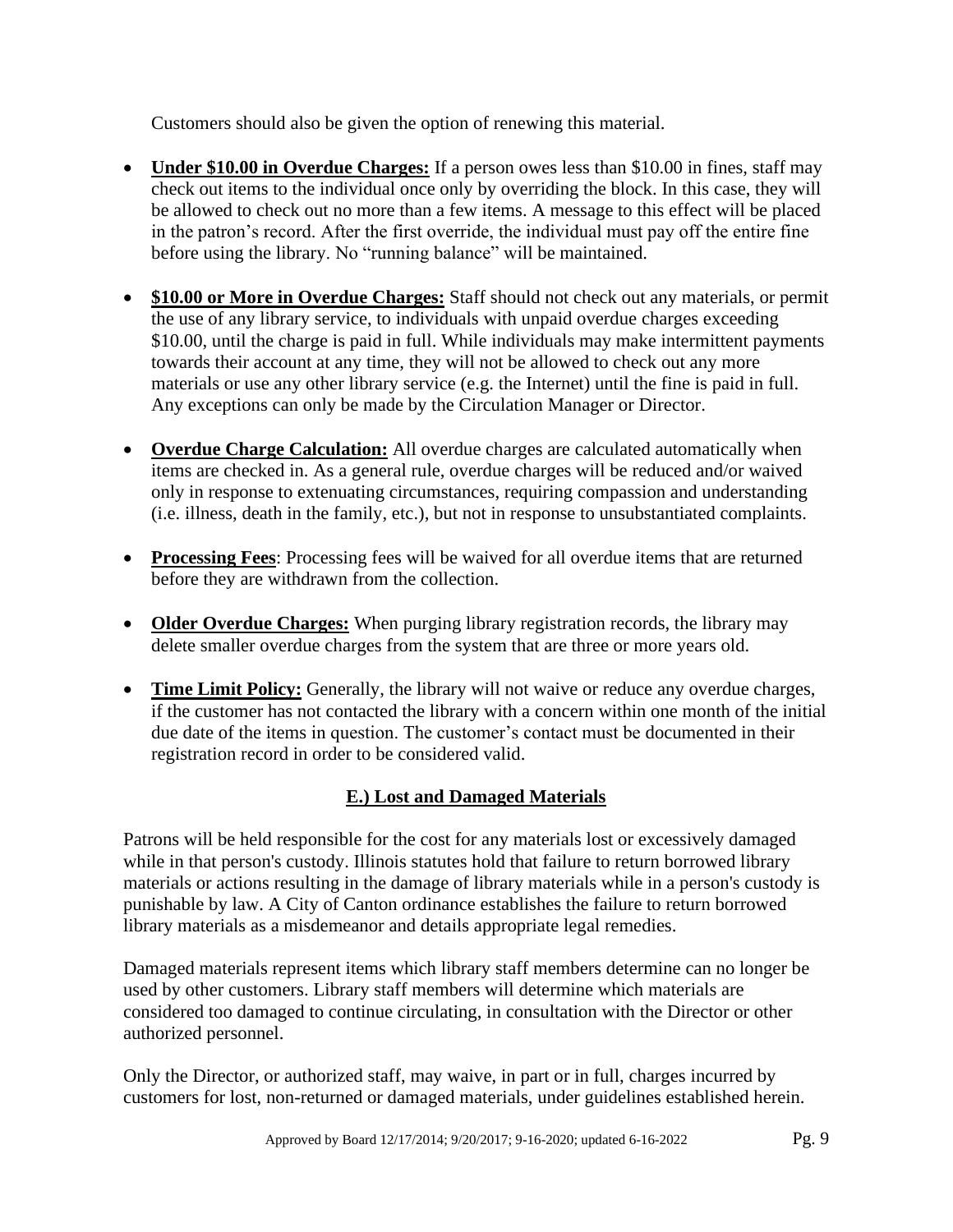Customers with non-returned or damaged materials on their circulation record will not be allowed to utilize any library services until the missing material is returned or until the assessed charges and fees are paid in full.

Appropriate replacement charges for unreturned or damaged materials will be determined by the following guidelines.

## **E. 1.) Unreturned & Damaged Materials**

- **Replacement Cost:** The customer will pay the list price as recorded in the bibliographic record for all unreturned and damaged materials.
- **Processing Fee:** In addition, a processing fee will be charged for any unreturned or damaged items, which are withdrawn from the library's catalog. The processing fee will not be waived. Processing fee represents the approximate average cost of preparing each unique item type for circulation, not counting staff time. Processing costs include cataloging fees, protective covers and cases, barcodes, security strips and so forth.
- **Time Limit:** If a patron with unreturned or damaged materials has not contacted the library concerning these materials before they are withdrawn, as verified by staff note, replacement charges and other fees will not normally be waived or reduced.
- **Refunds:** If a customer returns an item they have paid for, and this item is still listed in the library catalog, library staff may refund the actual amount collected (both replacement cost and processing fee), minus any overdue charge that is posted on Polaris. **The library will not issue refunds for lost material returned after it has been withdrawn from the collection** (that is, when the item's unique barcode has been removed from the system) for more than one month.
- **Replacement Copies:** The library will not normally accept a replacement copy in lieu of the replacement charge. In rare circumstances, the library will accept a replacement copy from a patron if the item has not already been withdrawn from the collection. In this case, the item must be unused and have an identical ISBN number to the item that was lost or damaged. The Circulation Manager, Accounts Manager, or Director have the final approval of any replacements, and replacements must be received within one month. A processing fee and the maximum overdue charge, if applicable, will be assessed in all these cases.
- **Exceptions for Damaged Materials**: As a general rule, customers will not normally be charged for certain types of damage, unless there is a pattern of incidents occurring with any one customer for any of these situations, as specified by library employees on the patron's record. Such items include scratches on CD or DVD disks that represent normal wear and tear; cracked CD jewel cases; and so forth.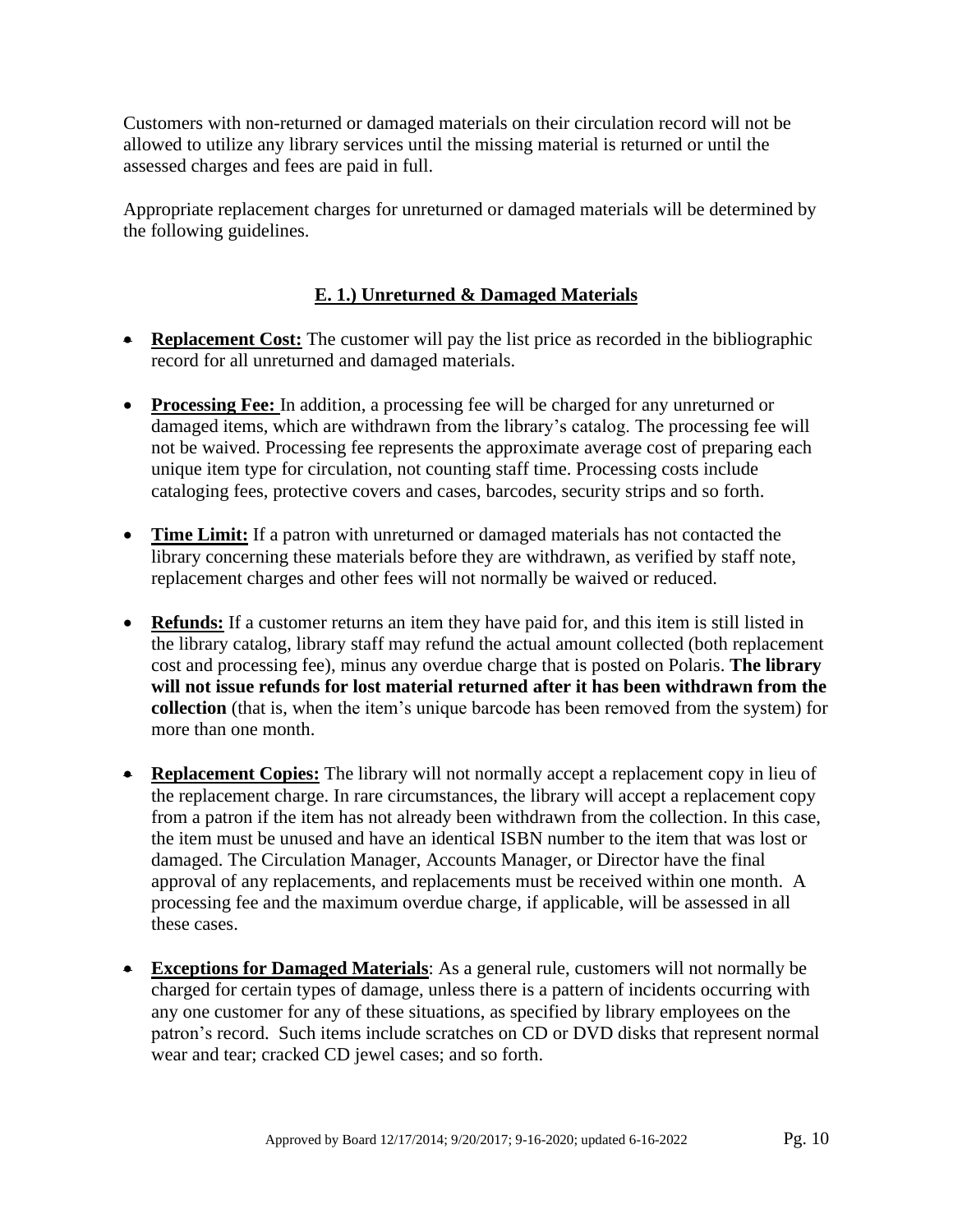## **F.) Loss of Library Use Privileges**

At the discretion of the Director, people who consistently violate any library policy guidelines (e.g. taking materials from the library without authorization, violating behavior codes, etc.) may be subject to the loss of library use privileges for up to six months, depending on the severity of the incidences. The Board of Trustees may impose more extensive restrictions, as applicable.

## **G.) Library Cards**

**Non-Transferability:** Individuals are required to obtain and use their own card*.* Library cards are non-transferable. Individuals may not use another person's library card. This includes members of the same family. This policy protects the library cardholder from unauthorized or illegal use of a library card. Staff members should check the driver's license of any person asking to, or suspected of, using another person's card. While unsanctioned or illegal use of another person's library card is difficult to detect, staff should make every effort to insure that patrons are using only those cards which have been issued in their name. This also prevents individuals from circumventing fines owed on their own account.

If a customer attempts to use the card of a family member who is not present, staff should request that these people register themselves for library service and obtain their own cards. Staff can authorize exceptions to this rule, which will primarily involve a family member(s) obtaining materials for an incapacitated relative, who must give the library verbal permission to do so.

## **H.) Confidentiality of Patron Records**

The Illinois Library Records Confidentiality Act states, "*The registration and circulation records of a library are confidential information. Except pursuant to a court order, no person shall publish or make any information contained in such records available to the public*." These records include any personal information contained in the patron record.

Unless the individual is requesting information concerning his/her own records, any request for any registration or circulation information should be denied and the incident should be reported to the Director. This includes such questions as "Who checked out this book?" and "What books does this person currently have checked out."

Requests for the circulation records of immediate family members should be handled with tact and discretion, under established informal guidelines. Only the Director or duly authorized staff member should respond to requests or court orders for the release of confidential information.

Any staff member who publicly violates the confidentiality of patron registration records, patron circulation records or reference inquiries may be subject to appropriate discipline, depending on the severity of the situation.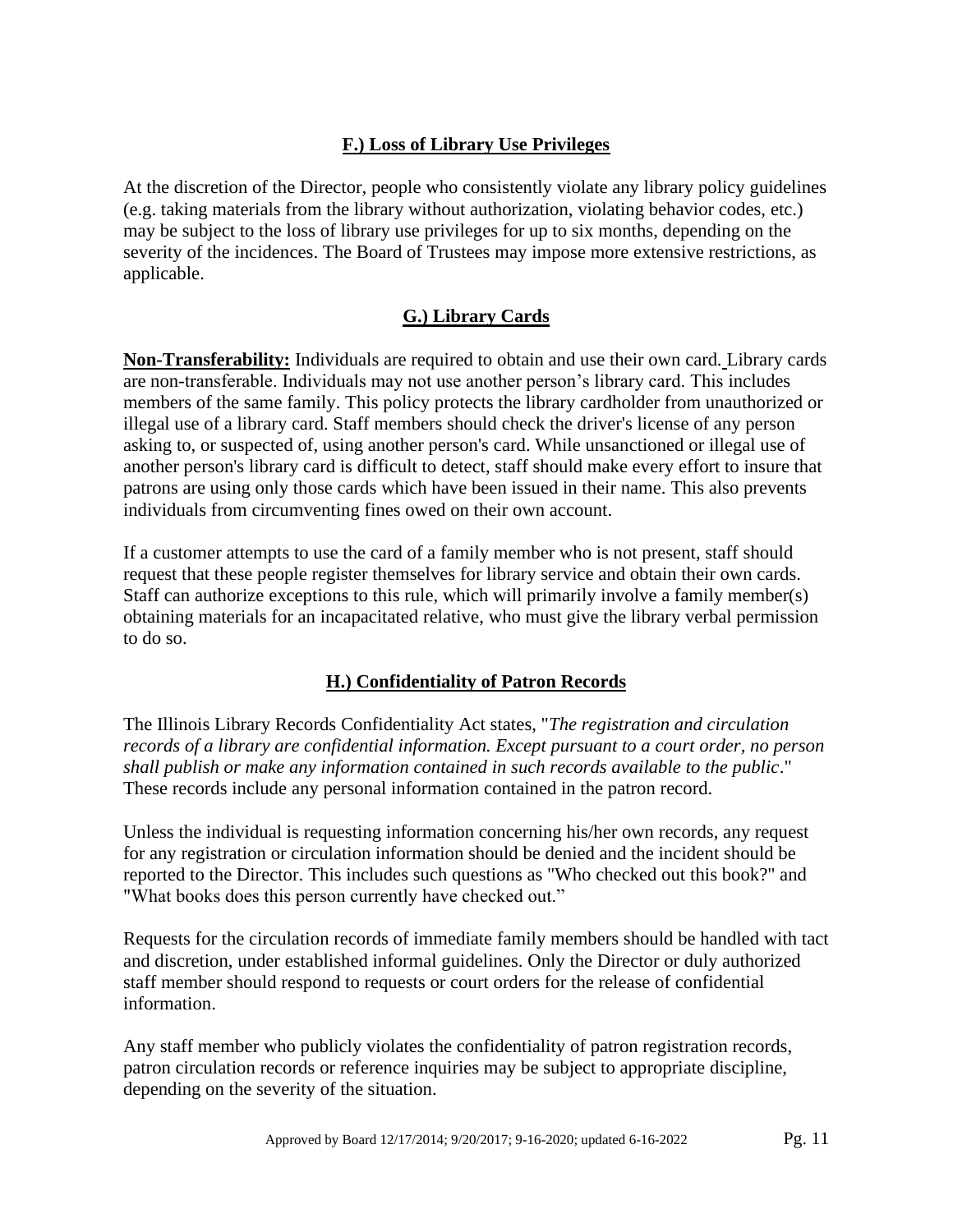Names, but not addresses, telephone numbers and other personal information of Board and staff members may be released under established Freedom of Information Act guidelines.

The Board approved the Emergency Release form to the Patron Confidentiality Act for law enforcement officials on July 20, 2016. See Appendix F.

## **I.) Household or Family Blocks**

If any one member of a household or family accumulates an excessive overdue charge (i.e. over \$50.00), or fails to return one or more items, or fails to pay replacement charges for nonreturned or damaged materials, the library use privileges of all other immediate family members or individuals sharing the same residence may be suspended, until the overdue or replacement charges have been paid or until the missing materials have been returned. Only the Director, in conference with authorized staff, can determine whether temporary family blocks are necessary in order to resolve the problem and to prevent individuals from circumventing their financial obligations to the library by using the library cards of family members. Parents are responsible for the financial liabilities of their children. If a reciprocal borrower has over \$100 in charges, our library staff will notify their home library to request privileges be blocked at the home library as well.

## **J.) Lost Cards**

Customers are encouraged to use their library cards at all times in order to most efficiently utilize staff time and in order to provide maximum protection against the improper and unauthorized use of library cards. A customer must pay \$3.00 in order to purchase a replacement card for a lost card. If a customer forgets their card three or more times in a oneyear period, staff members may request that the customer purchase a replacement card.

## **K.) Miscellaneous Charges**

Charges may be levied for miscellaneous supplies and services connected with the circulation of library materials. See Appendix E.

## **L.) Juvenile Access**

In general, the library supports the principle of unrestricted access to all library materials for children, as evidenced in Board approval of the Library Bill of Rights. However, certain loan restrictions may vary between adult, young adult and juvenile cards. For example, at the current time, children under the age seventeen may not check out dvds. Once a young person turns 17, an individual is registered as an adult patron.

Parents are responsible for monitoring the materials checked out by their children. Library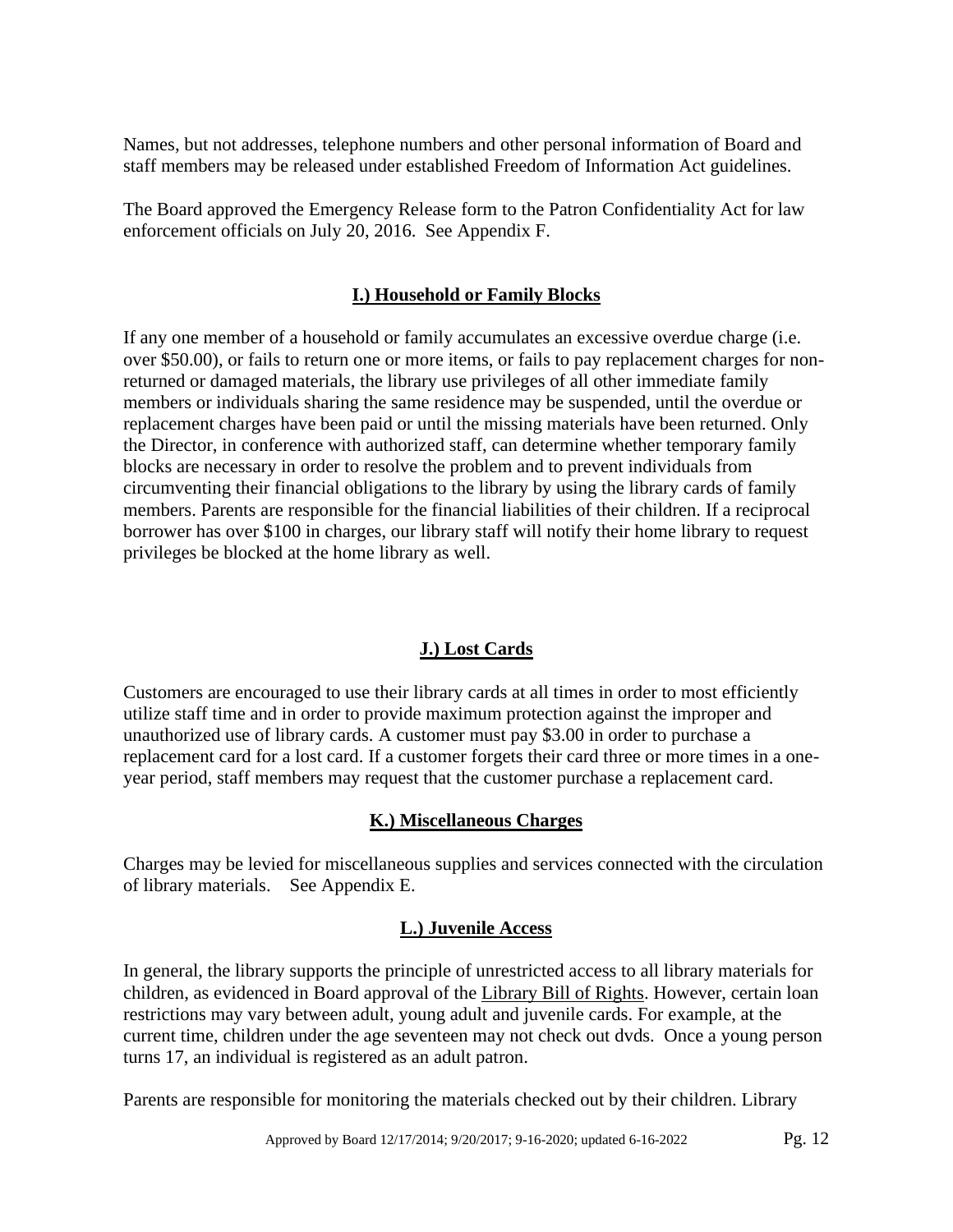staff will not deny access to any part of the collection based on the age of the customer, beyond enforcement of current written loan policies and restrictions. A Limited Access Juvenile Card is available upon request.

### **M.) Unscheduled Closings**

The library will automatically extend the checkout period for dvds by one day for every day the library experiences an unscheduled closing, due to inclement weather or other unforeseen reasons. Additionally, this will apply whenever the library opens later or closes earlier than scheduled. Loan periods will not be extended for any other type of material, unless the partial or full day closings exceed three days consecutively. This is because all other items have substantial built-in grace periods.

## **N.) Restricted Access Collection**

All print material shelved behind the circulation desk constitutes a Restricted Access collection. Customers must sign for the material and customers must use the material near the circulation desk. Violations of this policy may result in loss of library privileges for the person.

#### **O.) Newspaper Collection**

All daily newspapers are available for use by customers in the library only.

## **P.) Insects**

Customers introducing insects of any kind (e.g. cockroaches, bedbugs, worms, lice, etc.) into the building when returning materials or using library facilities may have their borrowing privileges suspended for an indefinite period of time or until the problem is corrected. Damages may be assessed for materials that can no longer be circulated.

## **Q.) Staff and Board Library Privileges**

Current staff and their immediate family (spouses and children whose permanent address is still with their parents) will be coded to not be charged overdue fines. Excessive abuse of this privilege may result in a revocation of this benefit. Retired staff and retired board members and their spouses will also be given this benefit. "Retired" board members are considered if they served 20+ years of service at the time of leaving the board. Everyone will be responsible for lost or damaged material costs.

Any current staff member who does not reside in an area served by a public library will be eligible for a Parlin-Ingersoll Public Library non-resident card with the fee being covered by the endowment funds of the Charles D. Ingersoll Trust. This is considered part of their compensation/benefit package.